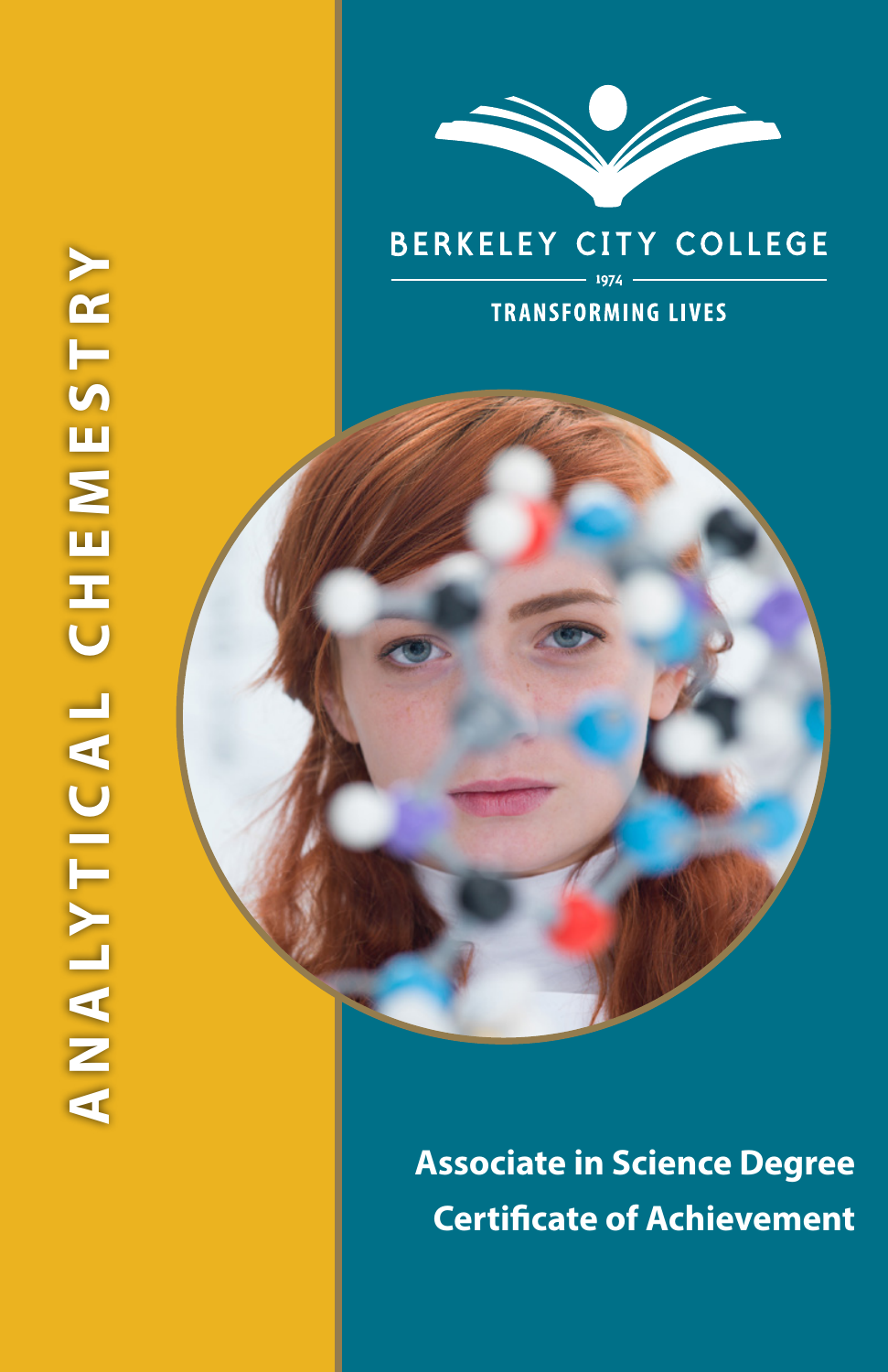# **ANALYTICAL CHEMISTRY** ASSOCIATE IN SCIENCE DEGREE (AS)

**C**hemistry technicians perform very important roles in analytical laboratories in academic, research and industrial institutions. They perform duties such as assisting instructors prepare materials for laboratory classes, assisting researchers collect and analyze scientific data, or gathering data for product quality control in industries.

At Berkeley City College we offer a two-year (four-semester) Analytical Chemistry program designed to provide individuals with the analytical skills needed for entry-level employment as laboratory technicians in those institutions. At the same time, the Analytical Chemistry program at BCC also prepares students for transfer to four year colleges or universities.

#### *Career Opportunities:*

Entry level technicians in State and Federal laboratories, academic research laboratories, industrial, pharmaceutical and environmental health laboratories.

#### *Estimated Median Annual Earnings:*

\$44,000 to \$66,000

|                                                               | <b>DEGREE REQUIREMENTS</b>                   |              |  |
|---------------------------------------------------------------|----------------------------------------------|--------------|--|
| REQUIRED COURSES                                              |                                              |              |  |
| <b>COURSE</b>                                                 | <b>DESCRIPTION</b>                           | <b>UNITS</b> |  |
| CHEM 1A                                                       | <b>General Chemistry</b>                     | 5            |  |
| CHEM 1B                                                       | <b>General Chemistry</b>                     | 5            |  |
| CHFM 12A                                                      | Organic Chemistry                            | 5            |  |
| CHEM 12B                                                      | <b>Organic Chemistry</b>                     | 5            |  |
| CHEM 18                                                       | Analytical Instrumentation                   | 3            |  |
| CIS <sub>1</sub>                                              | Introduction to Computer Information Systems | 4            |  |
|                                                               | <b>MAJOR REQUIRED UNITS</b>                  | 27           |  |
| <b>MAJOR ELECTIVES: SELECT 9-10 UNITS</b>                     |                                              |              |  |
| <b>COURSE</b>                                                 | <b>DESCRIPTION</b>                           | <b>UNITS</b> |  |
| <b>BIOL 1A</b>                                                | General Biology                              | 5            |  |
| <b>BIOL 1B</b>                                                | General Biology                              | 5            |  |
| MATH 3A                                                       | Calculus I                                   | 5            |  |
| MATH 3B                                                       | Calculus II                                  | 5            |  |
| MATH 13                                                       | Introduction to Statistics                   | 4            |  |
| PHYS <sub>3</sub> A                                           | <b>General Physics</b>                       | 5            |  |
| PHYS <sub>3B</sub>                                            | <b>General Physics</b>                       | 5            |  |
| PHYS <sub>4</sub> A                                           | <b>General Physics with Calculus</b>         | 5            |  |
| PHYS <sub>4B</sub>                                            | <b>General Physics with Calculus</b>         | 5            |  |
| <b>MAJOR ELECTIVE UNITS</b>                                   |                                              |              |  |
| <b>GENERAL EDUCATION (IGETC OR CSU GE) AND ELECTIVE UNITS</b> |                                              |              |  |
|                                                               | <b>TOTAL UNITS</b>                           | 60           |  |

## **ANALYTICAL CHEMISTRY** CERTIFICATE OF ACHIEVEMENT (CA)

# CERTIFICATE REQUIREMENTS

| <b>REQUIRED COURSES</b>                   |                                              |              |
|-------------------------------------------|----------------------------------------------|--------------|
| <b>COURSE</b>                             | <b>DESCRIPTION</b>                           | <b>UNITS</b> |
| CHEM 1A                                   | <b>General Chemistry</b>                     | 5            |
| CHEM 1B                                   | <b>General Chemistry</b>                     | 5            |
| CHEM 12A                                  | <b>Organic Chemistry</b>                     | 5            |
| CHEM 12B                                  | Organic Chemistry                            | 5            |
| CHEM 18                                   | Analytical Instrumentation                   | 3            |
| CIS <sub>1</sub>                          | Introduction to Computer Information Systems | 4            |
|                                           | <b>MAJOR REOUIRED UNITS</b>                  | 27           |
| <b>MAJOR ELECTIVES: SELECT 9-10 UNITS</b> |                                              |              |
| <b>COURSE</b>                             | <b>DESCRIPTION</b>                           | <b>UNITS</b> |
| <b>BIOL 1A</b>                            | General Biology                              | 5            |
| <b>BIOL 1B</b>                            | General Biology                              | 5            |
| MATH 3A                                   | Calculus I                                   | 5            |
| MATH 3B                                   | Calculus II                                  | 5            |
| <b>MATH 13</b>                            | Introduction to Statistics                   | 4            |
| PHYS <sub>3</sub> A                       | <b>General Physics</b>                       | 5            |
| PHYS 3B                                   | <b>General Physics</b>                       | 5            |
| PHYS <sub>4</sub> A                       | <b>General Physics with Calculus</b>         | 5            |
| PHYS <sub>4B</sub>                        | <b>General Physics with Calculus</b>         | 5            |
|                                           | <b>MAJOR ELECTIVE UNITS</b>                  | $9 - 10$     |
|                                           | <b>TOTAL UNITS</b>                           | $36 - 37$    |

*NOTE: Most courses listed are acceptable for transfer credit to CSU/UC.*